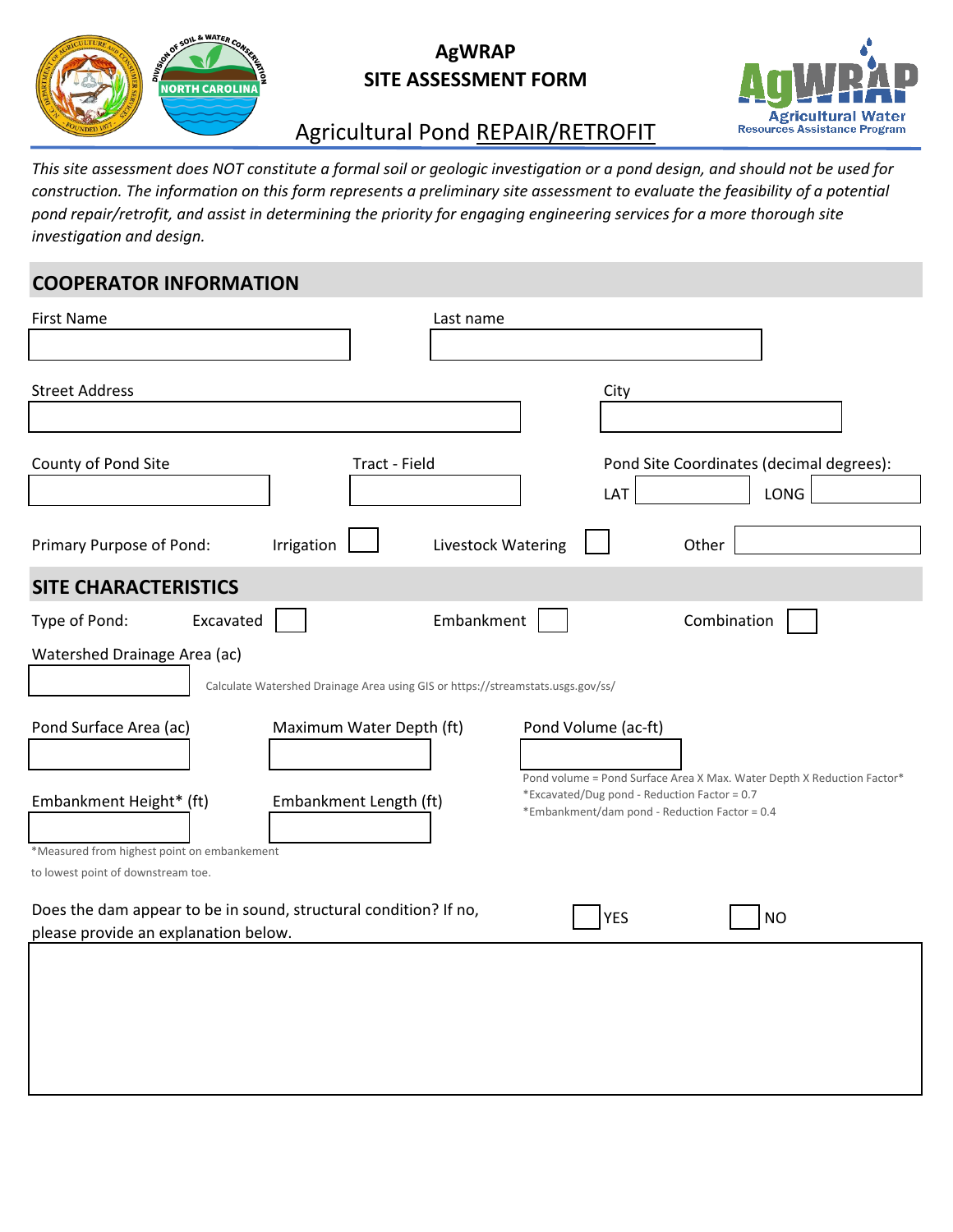| PRINCIPAL SPILLWAY                                                                                                 |                                                                       |            |               |  |
|--------------------------------------------------------------------------------------------------------------------|-----------------------------------------------------------------------|------------|---------------|--|
| Type of Spillway                                                                                                   | Material                                                              |            | Spillway Size |  |
|                                                                                                                    |                                                                       |            |               |  |
| If the spillway is a drop structure specify size of riser and barrel:                                              |                                                                       |            |               |  |
| Riser Pipe Diameter (in)                                                                                           | Barrel Pipe Diameter (in)                                             |            |               |  |
| Does the principal spillway need to be replaced? If yes, please<br>describe why (rusted, collapsed, leaking etc.). |                                                                       | YES        | NO            |  |
|                                                                                                                    |                                                                       |            |               |  |
|                                                                                                                    |                                                                       |            |               |  |
| Please explain.                                                                                                    | Are there any other concerns regarding the existing primary spillway? | <b>YES</b> | <b>NO</b>     |  |
|                                                                                                                    |                                                                       |            |               |  |
|                                                                                                                    |                                                                       |            |               |  |

# **AUXILLARY SPILLWAY**

| Width<br>Type                                                                                       |  |                         |  |
|-----------------------------------------------------------------------------------------------------|--|-------------------------|--|
| Is the auxillary spillway eroding? If yes, please provide an<br>explanation regarding severity.     |  | <b>YES</b><br><b>NO</b> |  |
|                                                                                                     |  |                         |  |
| Is the auxillary spillway adequate? If no, is there a suitable location<br>for one to be installed. |  | <b>YES</b><br>NO        |  |
|                                                                                                     |  |                         |  |
| Are there any other concerns regarding the existing auxillary<br>spillway? Please explain.          |  | YES<br><b>NO</b>        |  |
|                                                                                                     |  |                         |  |
|                                                                                                     |  |                         |  |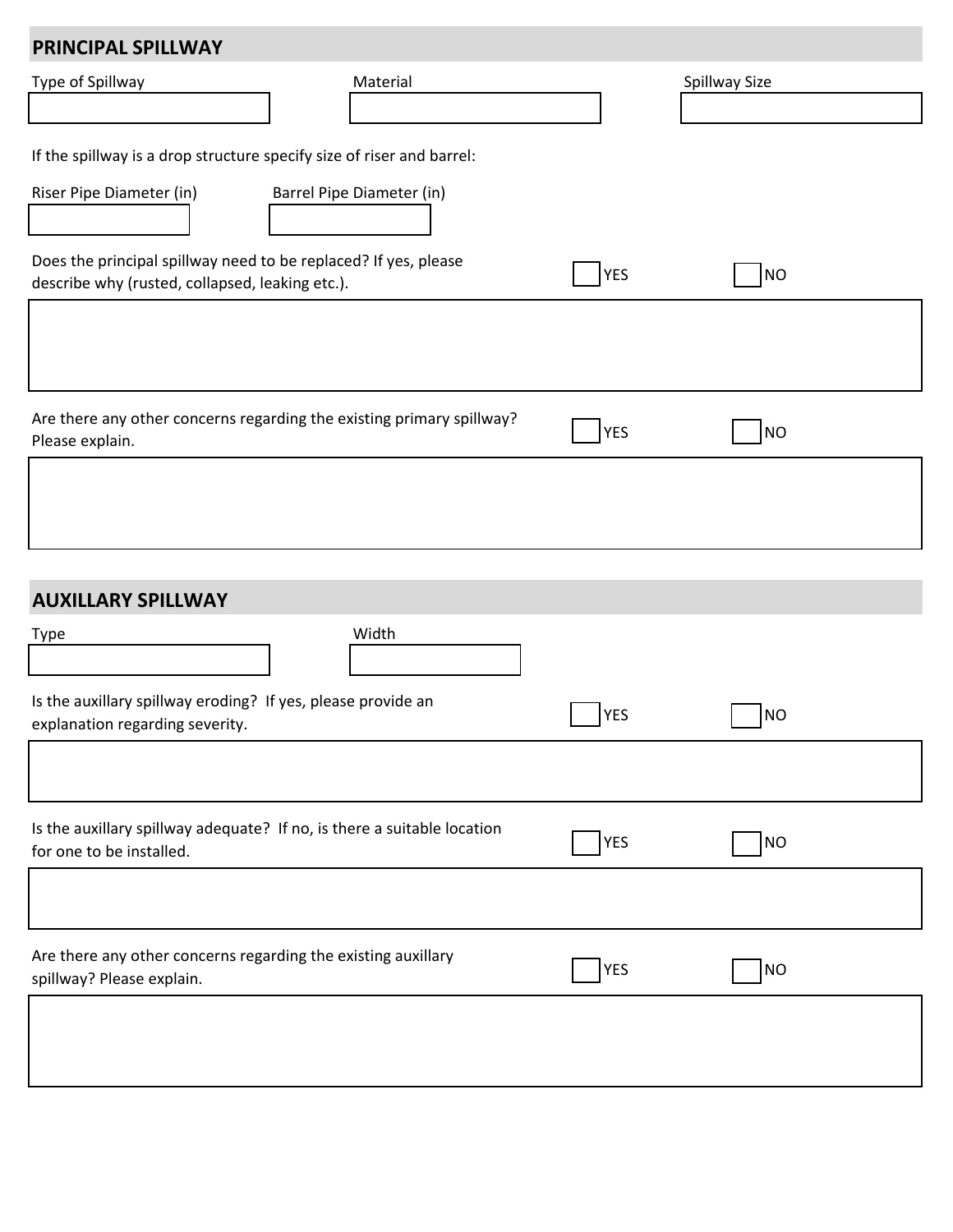| <b>EMBANKMENT</b>                                                                                                         |            |           |
|---------------------------------------------------------------------------------------------------------------------------|------------|-----------|
| Is there evidence of erosion on the embankment? If yes, please<br>provide an explanation regarding location and severity. | YES        | <b>NO</b> |
|                                                                                                                           |            |           |
| Does the erosion appear to be from overtopping?<br><b>YES</b>                                                             | <b>NO</b>  |           |
| Is there any indication that the pond is leaking? If yes, describe the<br>type, location and severity of the leak.        | <b>YES</b> | <b>NO</b> |
|                                                                                                                           |            |           |
| Are there any other concerns regarding the existing embankment?<br>Please explain.                                        | YES        | <b>NO</b> |
|                                                                                                                           |            |           |
|                                                                                                                           |            |           |
| <b>VEGETATION</b>                                                                                                         |            |           |
| Are there trees or large bushes growing on or in close proximity to<br>the embankment? If yes, please describe.           | <b>YES</b> | <b>NO</b> |
|                                                                                                                           |            |           |
| Are any of the trees larger than 6" in diameter?<br><b>YES</b><br>If yes, approximately how many?                         | <b>NO</b>  |           |
| <b>AgWRAP WATER BALANCE</b>                                                                                               |            |           |

What percent of demand will be met by this pond? (This figure must be calculated using the AgWRAP Water Balance Tool)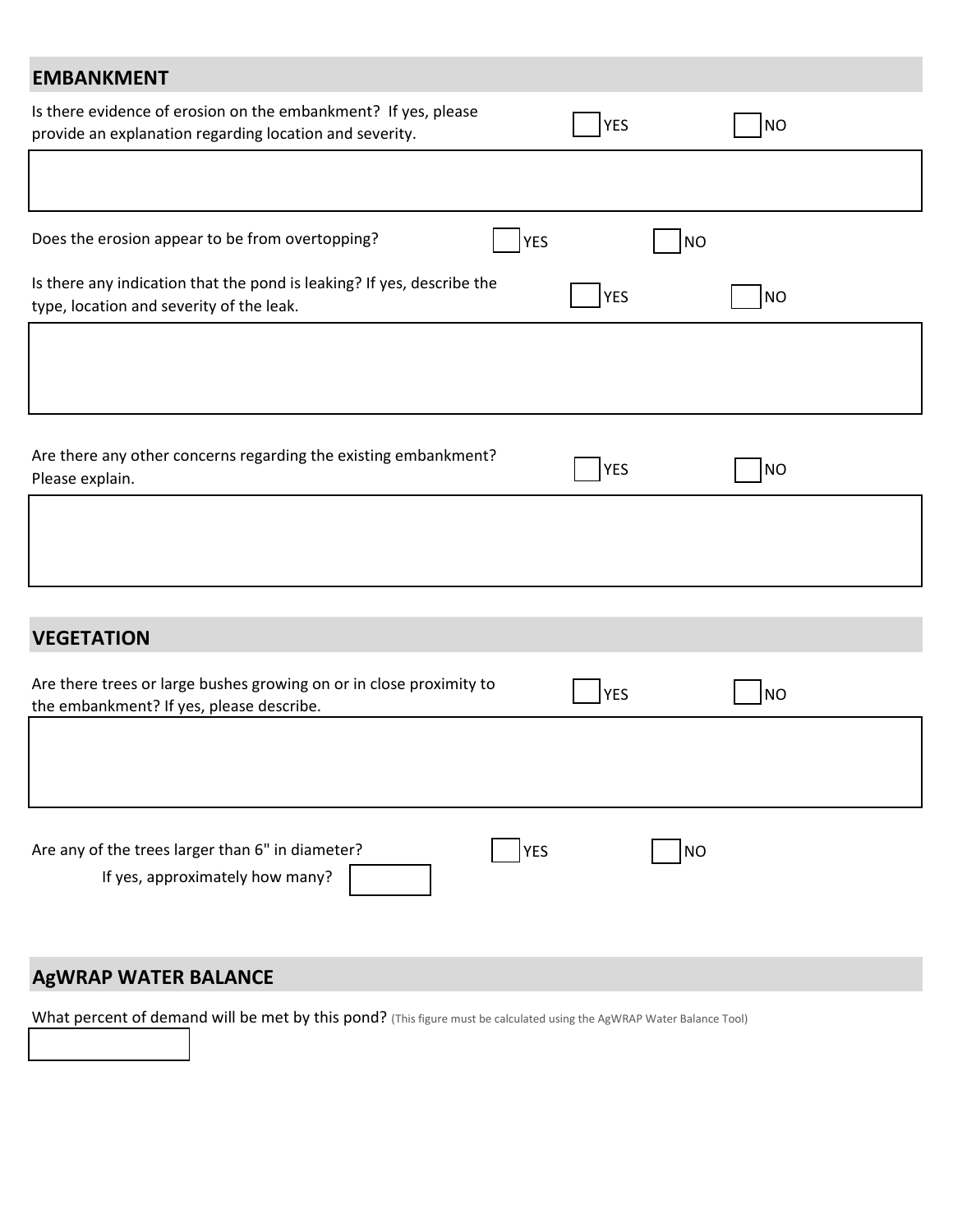## **SOIL SUITABILITIES AND LIMITATIONS**

|  |  | List the predominant soil(s) present in and around the pond impoundment area*: |
|--|--|--------------------------------------------------------------------------------|
|--|--|--------------------------------------------------------------------------------|

| Map Unit             | List the predominant solits) present in and around the pond impoundment area.                                                                                                                | Pond Reservoir Area              |                                       | Embankements, Dikes, Levees      |
|----------------------|----------------------------------------------------------------------------------------------------------------------------------------------------------------------------------------------|----------------------------------|---------------------------------------|----------------------------------|
| Symbol               | Map Unit Name                                                                                                                                                                                | Rating                           | Rating                                |                                  |
|                      |                                                                                                                                                                                              |                                  |                                       |                                  |
|                      |                                                                                                                                                                                              |                                  |                                       |                                  |
|                      |                                                                                                                                                                                              |                                  |                                       |                                  |
|                      |                                                                                                                                                                                              |                                  |                                       |                                  |
|                      |                                                                                                                                                                                              |                                  |                                       |                                  |
|                      | Has a backhoe soil investigation been completed on this site?                                                                                                                                | <b>YES</b>                       | <b>NO</b>                             |                                  |
| yes, please explain. | Are there any geologic or soil features that may require special design or construction such<br>as rocky soils, shallow soils, shallow bedrock, deep sands, or other local pond failures? If |                                  | <b>YES</b>                            | <b>NO</b>                        |
|                      |                                                                                                                                                                                              |                                  |                                       |                                  |
|                      |                                                                                                                                                                                              |                                  |                                       |                                  |
|                      | Is there an adequate borrow area with in 1/2 mile of the site?                                                                                                                               | <b>YES</b>                       | <b>NO</b>                             | <b>NA</b>                        |
|                      | Is there an adequate place onsite to place spoil?                                                                                                                                            | YES                              | <b>NO</b>                             | <b>NA</b>                        |
|                      | PERMITTING & HAZARD CLASSIFICATION                                                                                                                                                           |                                  |                                       |                                  |
|                      | Hazard classification when originally constructed:                                                                                                                                           |                                  |                                       |                                  |
|                      | Current hazard classification:                                                                                                                                                               |                                  |                                       |                                  |
|                      | Is the pond located in a floodplain?                                                                                                                                                         | Yes                              | No                                    |                                  |
|                      | If the pond is not currently classified, please complete the information below.                                                                                                              |                                  |                                       |                                  |
|                      | Distance of road/hazard downstream<br>to floodplain:                                                                                                                                         | Elevation difference from hazard |                                       | <b>Culvert/Bridge Dimensions</b> |
|                      | Most recent annual average daily traffic count<br>http://www.ncdot.gov/travel/statemapping/trafficvolumemaps/                                                                                |                                  | <b>Predicted Hazard Classfication</b> |                                  |